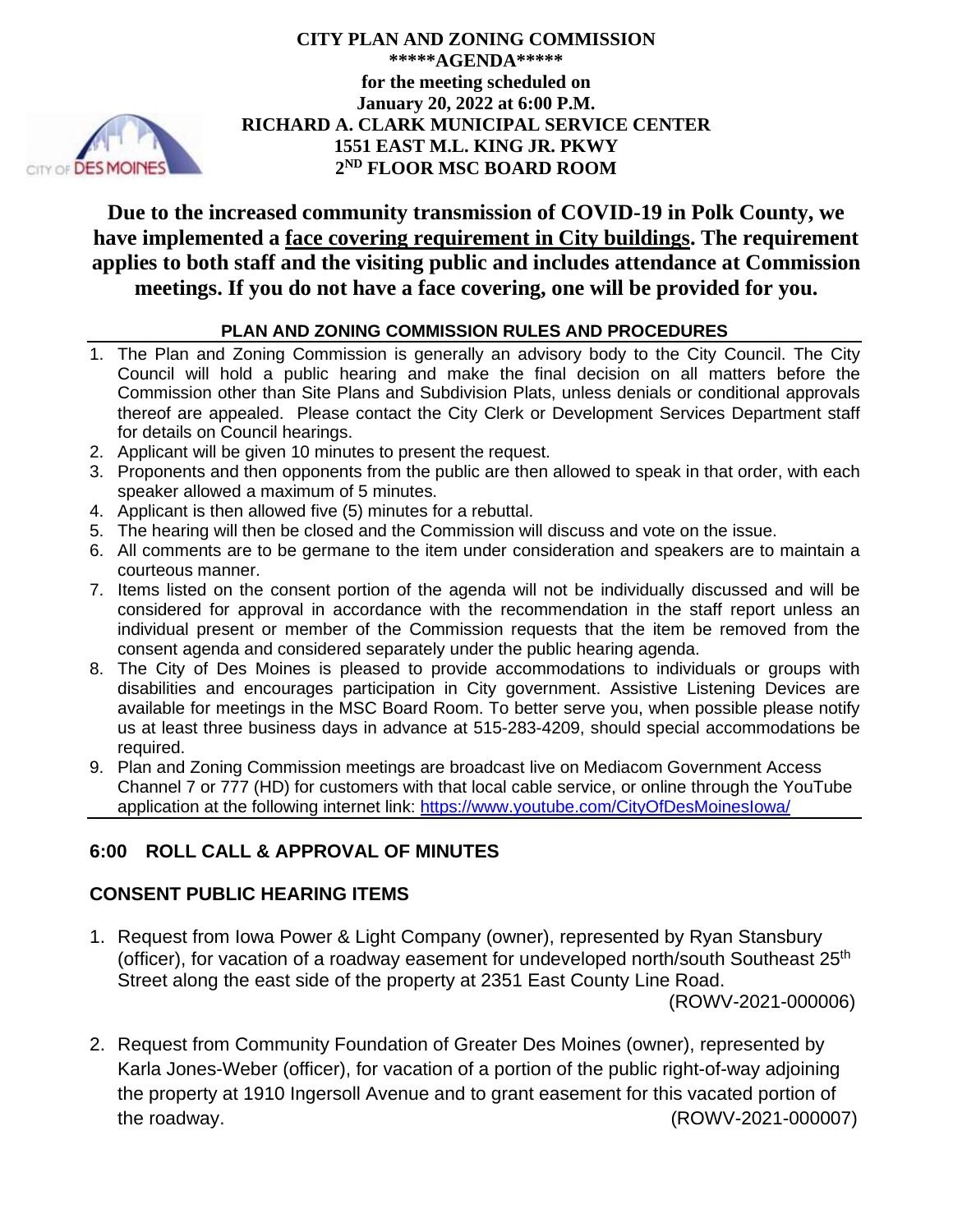- 3. Request from Christensen Development, LLC (owner), represented by Jake Christensen (officer), for the following regarding the property at 600  $E$  14<sup>th</sup> Street:
	- A) Determination as to whether the requested rezoning is in conformance with the PlanDSM Creating Our Tomorrow Comprehensive Plan.
	- B) Amendment to the PlanDSM Creating Our Tomorrow Plan future land use classification from Public/Semi-Public to Community Mixed Use.

(ZONG-2021-000057)

- C) Rezone property from "P2" Public, Civic, and Institutional District to "MX3" Mixed Use District, to allow the property to be developed as a convenience store with fueling stations. (ZONG-2021-000056)
- 4. Request from ABC Partners, LP (owner), represented by Ronald L. Daniels (officer), for review and approval of a 2<sup>nd</sup> amendment to the Airport Business Park Phase II PUD Conceptual Plan on the property located at 7404 SW 37<sup>th</sup> Street, to update descriptions for permitted uses on Lots 1 and 2 of the PUD and to replace the requirement of a 10-foot wide bicycle path with a 5-foot wide sidewalk. (ZONG-2021-000058)
- 5. Request from Invest DSM (owner), represented by Christopher Civitate (officer), for review and approval of a Public Hearing Site Plan for property located at 1085 26<sup>th</sup> Street, and for a Type 2 Design Alternative in accordance with City Code Sections 135-9.2.4(B) and 135-9.3.1(B), to allow construction of a 595-square foot addition with a 10-foot rear yard setback, which is 20 feet less than the required 30-foot rear yard setback, per City Code Section 135-2.16.3[A][6] (BLDR-2021-000910)
- 6. Request from U-Haul Real Estate Company (owner), represented by Randy Bowlby (officer), for the review and approval of a Public Hearing Site Plan for the following Type 2 Design Alternatives in accordance with City Code Sections 135-9.2.4(B) and 135-9.3.1(B) regarding the property located at 101 63rd Street: (10-2021-7.173)
	- A) Waive the requirement for the primary frontage entryway to be recessed between 3 feet and 8 feet, per City Code Section 135-4.3.6.
	- B) Waive the requirement to underground all electric, phone, cable television, and transmission systems, per City Code Section 135-9.2.1.E.
- 7. Request from Drake University (owner), represented by Michelle Huggins (officer), for review and approval of a Public Hearing Site Plan "Broadlawns Clinic at Drake University" for property located at 2970 University Avenue, and for the following Type 2 Design Alternatives in accordance with City Code Sections 135-9.2.4(B) and 135-9.3.1(B):
	- A) Reduction of the minimum overall height requirement from 3 stories to 1 story, per City Code Section 135-2.5.3.B.10.
	- B) Allow a ground story that is approximately 5 feet above the adjacent sidewalk elevation along University Avenue. At least 80% of entrances and the ground story must be within 1.5 feet vertically of all adjacent sidewalk elevations, per City Code Section 135-2.5.3.D.22.
	- C) Allow a primary frontage build-to-zone of approximately 8-15 feet, which is 3-10 feet beyond the maximum build-to threshold of 5 feet, per City Code Section 135-2.5.3.A.3.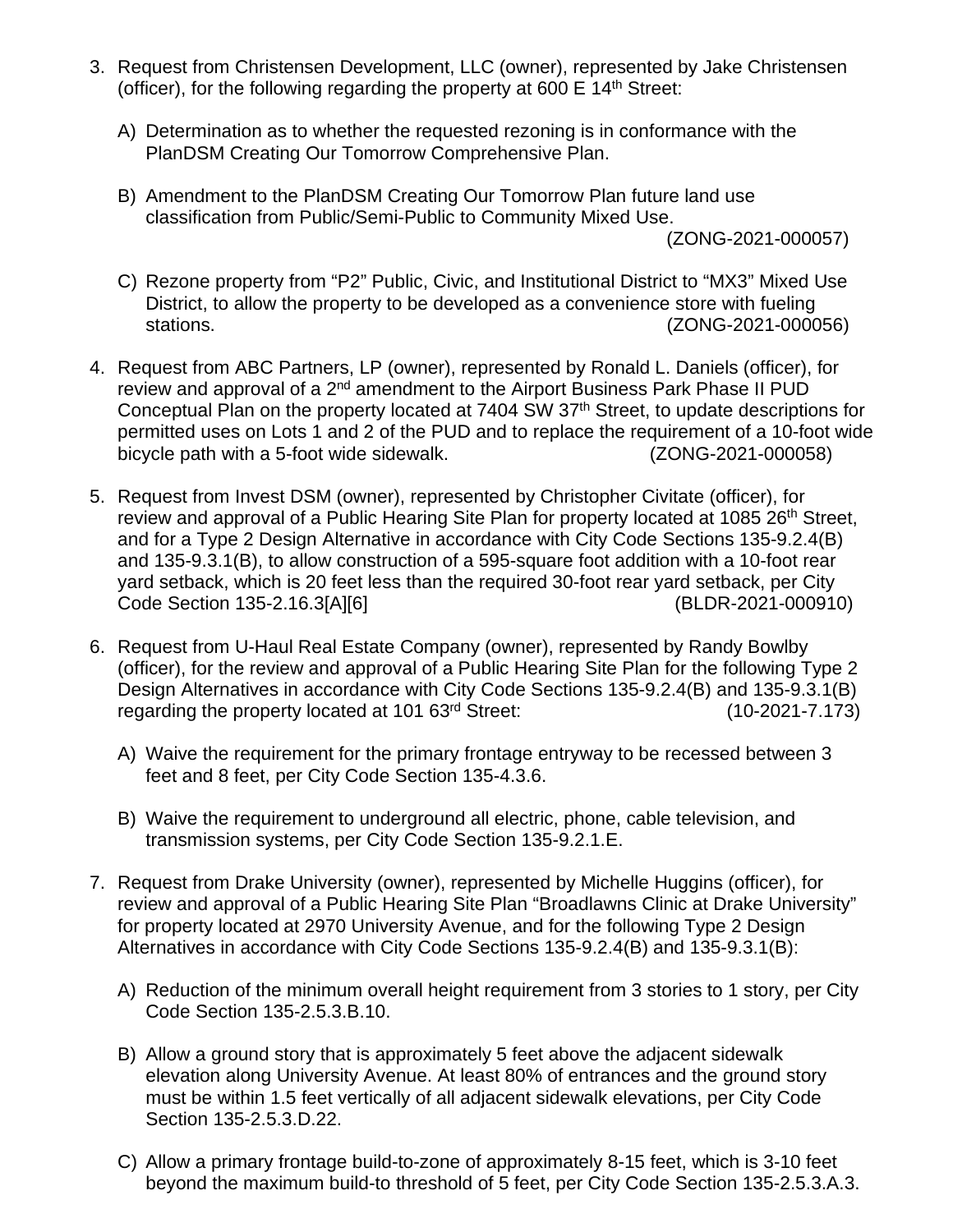- D) Allow a primary frontage coverage of approximately 30%, which is 60% below the minimum of 90% required, per City Code Section 135-2.5.3.A.2.
- E) Allow the construction of a surface parking lot within a side yard when surface parking is only permitted within the rear and limited-side yards, per City Code Section 135- 2.5.3.A.8. (SITE-2021-000039)

## **PUBLIC HEARING ITEMS**

8. Determination as to whether the proposed Carpenter Urban Renewal Plan is in conformance with the PlanDSM Creating Our Tomorrow Plan. (10-2021-5.05)

#### *Item 9 is continued from the December 2, 2021 meeting of the Commission.*

- 9. Request from Yessica Segovia & Jesus Segovia Carrasco (owners), for the following regarding property located at 341 East Titus Avenue:
	- A) Determination as to whether the requested rezoning is in conformance with the PlanDSM Creating Our Tomorrow Comprehensive Plan.
	- B) Amend the PlanDSM Creating Our Tomorrow Comprehensive Plan to revise the future land use designation from Parks and Open Space to Low Density Residential. (ZONG-2021-000041)
	- C) Rezone property from "N3a" Neighborhood District and "F" Flood District to "N3a" Neighborhood District, to allow expansion of the existing one-household residential dwelling to include a deck and swimming pool. (ZONG-2021-000040)

#### *Item 10 is continued from the December 16, 2021 meeting of the Commission.*

- 10. Request for the following regarding properties generally located to the north of Vandalia Road between Southeast 30<sup>th</sup> Street to the west and the City's corporate limits to the east:
	- A) Determination as to whether the requested rezoning is in conformance with the PlanDSM Creating Our Tomorrow Comprehensive Plan.
	- B) Amend the PlanDSM Creating Our Tomorrow Comprehensive Plan to revise the future land use designation from Business Park to Industrial. (ZONG-2021-000043)
	- C) Rezone properties from "EX" Mixed Use District to "I2" Industrial District.

(ZONG-2021-000044)

- 11. Request from Jaime Villafana (owner), for the following regarding property located at 3732 Easton Boulevard:
	- A) Determination as to whether the requested rezoning is in conformance with the PlanDSM Creating Our Tomorrow Comprehensive Plan.
	- B) Amend the PlanDSM Creating Our Tomorrow Comprehensive Plan to revise the future land use designation from Parks and Open space to Neighborhood Mixed Use. (ZONG-2021-000050)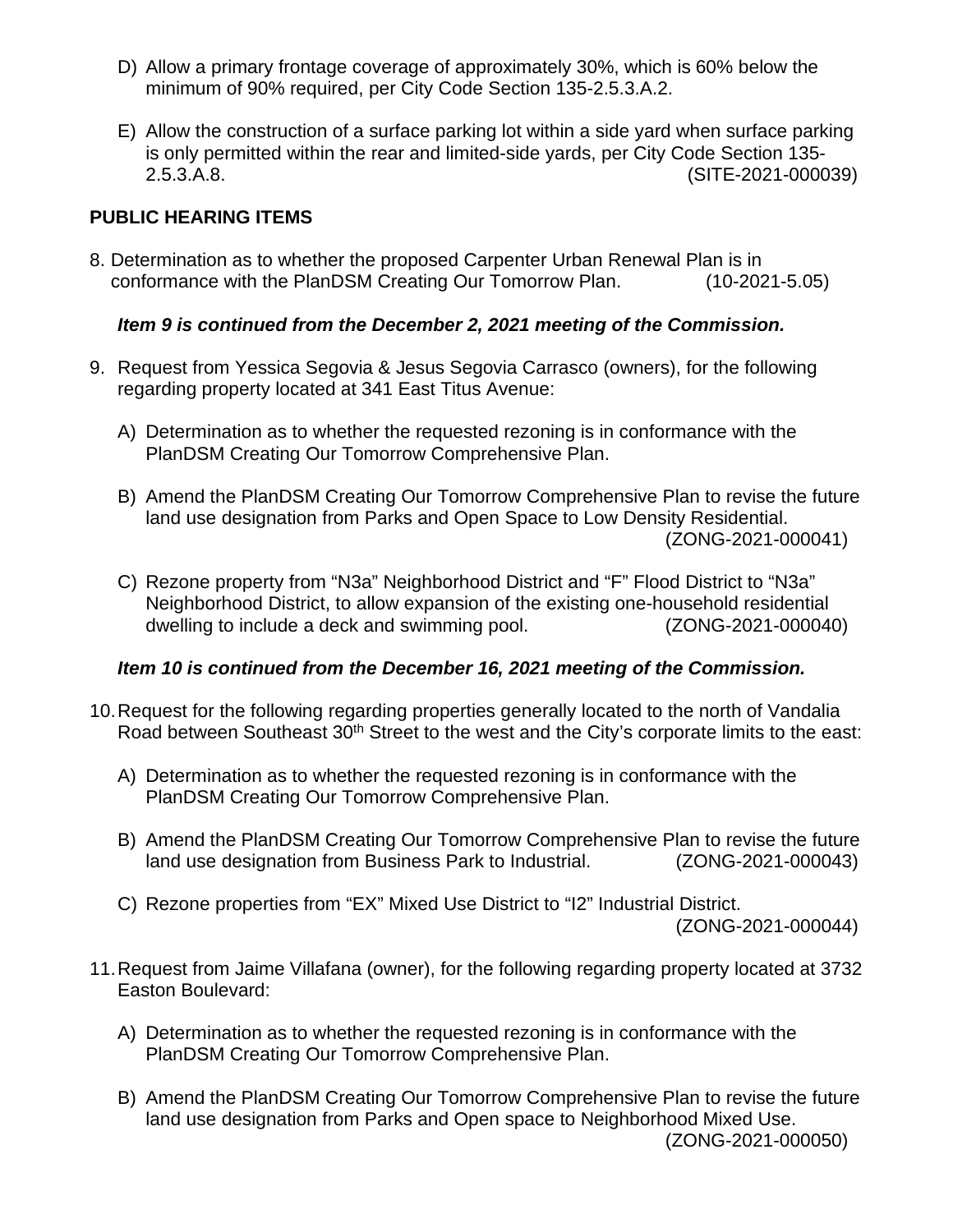- C) Rezone property from "F" Flood District and "MX1" Mixed Use District, to "MX1" Mixed Use District, to allow use of the existing building as an Office use. (ZONG-2021-000048)
- 12. Request from The Oaks on Fleur, LLC (owner), represented by Adam Sieren (officer), for the following regarding property located at 3020 Fleur Drive and 3010 Fleur Drive:
	- A) Determination as to whether the requested rezoning is in conformance with the PlanDSM Creating Our Tomorrow Comprehensive Plan.
	- B) Amend the PlanDSM Creating Our Tomorrow Comprehensive Plan to revise the future land use designation from Low Density Residential to Medium Density Residential. (ZONG-2021-000051)
	- C) Rezone two (2) parcels from "N3a" Neighborhood District to "NX1" Neighborhood District, to allow development of approximately 14 rowhome dwelling units. (ZONG-2021-000052)
- 13. Request from Trinity Land Holdings, LC (owner), represented by Dennis Riordan (officer), for review and approval of a 1<sup>st</sup> amendment to the PAT Brokerage PUD Conceptual Plan on the property located at 4529 Douglas Avenue, to allow development of a 2.36-acre parcel along Douglas Avenue with a veterinary clinic use. (ZONG-2021-000049)
- 14. Request from Michael Ray (owner), for review and approval of a Public Hearing Site Plan for property located at 4410 Wakonda Parkway, and for a Type 2 Design Alternative in accordance with City Code Sections 135-9.2.4(B) and 135-9.3.1(B), to allow retention of a previously constructed raised pool deck that encroaches into the required side yard setback. The raised pool deck has no setback, which is 5 feet less than the required 5 foot setback, per City Code Section 135-2.22.1[D][3][b]. (POOL-2021-000010)
- 15. Request from Perla Roman (owner), for review and approval of a Public Hearing Site Plan for property located at 3214 Southeast 20<sup>th</sup> Street, and for a Type 2 Design Alternative in accordance with City Code Sections 135-9.2.4(B) and 135-9.3.1(B), to allow retention of a previously constructed 21-foot wide driveway expansion that exceeds the maximum allowed front yard impervious area (25% of front yard), per City Code Section 135- 2.13.3[E][1]. (ROWP-2021-001325)
- 16. Request from United Properties Investment Co., LLC (owner), represented by Scott McMurray (officer), for review and approval of a major Preliminary Plat Amendment to "The Creek at Echo Valley Plat 1" for property in the vicinity of the 2900 Block of Echo Valley Drive, to allow the division of the property into one development lot with a proposed office building, and two additional outlots. (13-2021-7.189)
- 17. Request from Git-N-Go Convenience Stores, Inc. (owner) represented by Thomas Morford (officer), for review and approval of a Public Hearing Site Plan and for the following Type 2 Design Alternatives in accordance with City Code Sections 135-9.2.4(B) and 135-9.3.1(B), for property located at 3765 Hubbell Ave for the development of a Storefront Type Building for Fueling Station/Limited Retail Sales use. (10-2021-7.142)
	- A) Allow building to occupy ony 15% total primary frontage coverage along the Hubbell Avenue, rather than the minimum 60% primary frontage coverage, required per City Code Section 135-2.5.3.A.2.